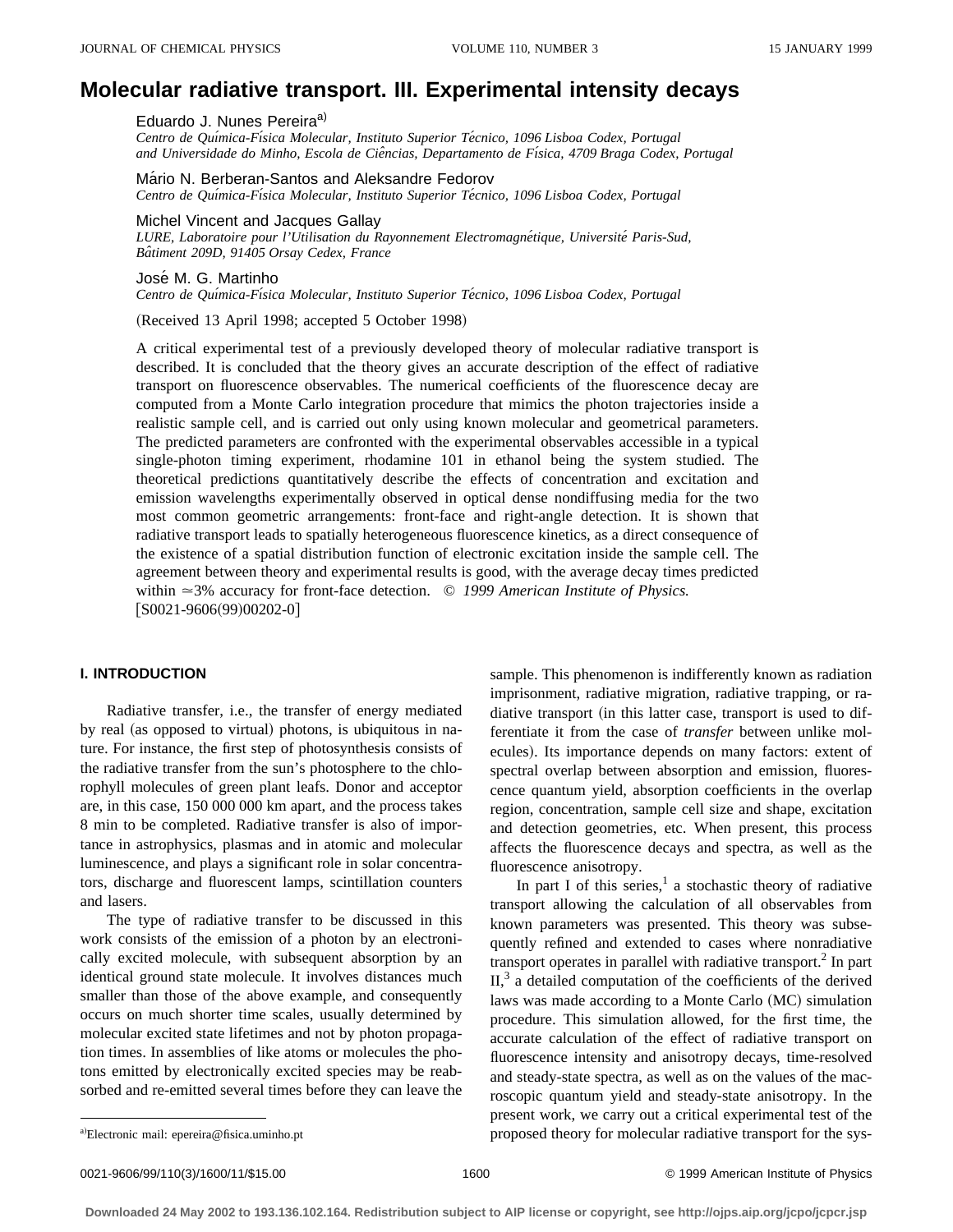tem rhodamine 101 in ethanol. We compare the experimental time-resolved emission with the MC predictions built upon the basic theoretical equations derived before for two common excitation/detection geometries: front-face and rightangle.

In Sec. II, we begin by summarizing the scope and assumptions of the developed stochastic theory (Sec. II A), and then present the basic equations for the ensemble delta-pulse fluorescence intensity decay law  $(Sec. II B)$ . The MC integration of the sought mean escape probabilities is briefly mentioned in Sec. III. Section IV contains experimental details. Section V presents the most important aspects of the data analysis procedures. The agreement of the experimental data with the theoretical predictions is discussed in Sec. VI. The compared parameters are defined in Sec. VI A. In Secs. VI B and VI C, the results obtained for both front-face (Sec. VI B) and right-angle (Sec. VI C) geometries are presented. Finally, Sec. VII summarizes the main conclusions.

### **II. STOCHASTIC THEORY**

## **A. Scope and assumptions**

Let there be excitation of an ensemble of identical molecules by an external source. Part of the emission of the directly excited molecules will be reabsorbed, opening the possibility of radiative transport of the electronic excitation energy, and giving rise to several generations of indirectly excited molecules. The stochastic model for the analysis of the time evolution of the reabsorption-distorted fluorescence emission has been previously presented.<sup>1,2</sup> The assumptions made are the following:  $^{1,3,4'}$  (i) The excitation intensity is low, producing nonsaturating conditions. This allows the calculation of the responses to several excitation modes, including the steady or photostationary state, from the  $\delta$ -excitation pulse decay law of the molecular ensemble. (ii) The propagation time of re-emitted photons is negligible (compared to the overall retention time inside the cell and to the molecular lifetime  $\tau_0$ ). (iii) Absorption and emission are homogeneously broadened, i.e., a single type of molecule is present. (iv) The molecular emission spectrum is the same for all generations of excited molecules (attainment of thermal equilibrium prior to emission) and independent of the excitation wavelength. Two other approximations are:  $(v)$  insignificant molecular diffusion and (vi) insignificant nonradiative transport. The change in the spatial distribution of excited species by molecular diffusion in fluid solutions (*D*  $\approx$  10<sup>-5</sup> cm<sup>2</sup> s<sup>-1</sup>) is negligible; Nonradiative migration deserves a special comment. Regarding the decay law, the existence of nonradiative transfer hops has no effect on it. In fact, it is well known that a pure nonradiative transport process leaves the decay law unchanged.<sup>5</sup> The combined influence of the radiative and nonradiative mechanisms could in principle induce a change in the decay but only if the spread of the excitation distribution due to nonradiative hops were significant in macroscopic terms. That is not however the case since, by definition, nonradiative hops are performed locally, the resulting excitation spread being usually a few average molecular distances. Nevertheless, the nonradiative mechanism will manifest itself primarily in the anisotropy emission data of the ensemble. A theoretical treatment of the combined effect of radiative and nonradiative transport on the fluorescence anisotropy was already published.<sup>2</sup> A further consequence of the existence of nonradiative hops is the effective randomization of the orientation of the emitting dipoles, making the additional assumption of isotropic emission appropriate even in rigid media where molecular rotation is hindered.

## **B. Delta-pulse decay law**

Consider a macroscopically homogeneous distribution of identical ground state molecules in a convex but otherwise arbitrary shape enclosure  $(e.g., a$  fluorescence cell). Let there be the absorption of an external photon at  $t=0$  according to a particular spatial distribution function— $p_1(\mathbf{r})$ —given by the application of the Lambert–Beer law along the line corresponding to external excitation. Each individual species excited at time zero will relax to the ground state with a rate constant  $\Gamma$ .

Consider now the time-resolved fluorescence emission for a molecular ensemble created at time  $t=0$  by a  $\delta$ -pulse of essentially monochromatic light. As a consequence of radiative migration, at any time, the ensemble's fluorescence emission results not only from the contribution of directly excited molecules but also from the additional contribution of those created by reabsorption. The probability  $p_b(\lambda,t)$ that, between *t* and  $t + dt$ , a photon with wavelength  $\lambda$  will hit the enclosure's boundary at a given point  $\mathbf{r}_b$  and will thus leave the sample, can be obtained by a sum over all generations of excited molecules by:

$$
p_b(\lambda, t) = \sum_{n=1}^{\infty} f_{bn}(\lambda) g_n(t),
$$
\n(1)

the individual contribution of each generation being a factorization of  $f_{bn}(\lambda)$ , the reabsorption dependent probability that a photon with wavelength  $\lambda$  will hit the boundary at point  $\mathbf{r}_b$  after exactly *n* absorption-emission events, and  $g_n(t)$ , the probability that an *n*th generation molecule will emit a photon between  $t$  and  $t + dt$ , given that it will emit one. Assuming a negligible photon propagation time, this probability (normalized density function) is given by<sup>1</sup>

$$
g_n(t) = \Gamma \frac{(\Gamma t)^{n-1}}{(n-1)!} e^{-\Gamma t}.
$$
 (2)

The escape probability  $f_{bn}(\lambda)$  can be computed either considering the whole volume of the enclosure or just the solid angle seen by the detection system. In the absence of radiative transport, the (normalized) fluorescence decay does not depend on the detection direction. However, whenever radiative transport is present, the symmetry of the emitting ensemble is lowered and a complicated positional pattern emerges, where the fluorescence decays become a function of the measuring direction. Because of this, we will formulate the escape probabilities relative to the solid angle subtended by the optical collecting system and add the superscript  $\Omega$  to emphasize it: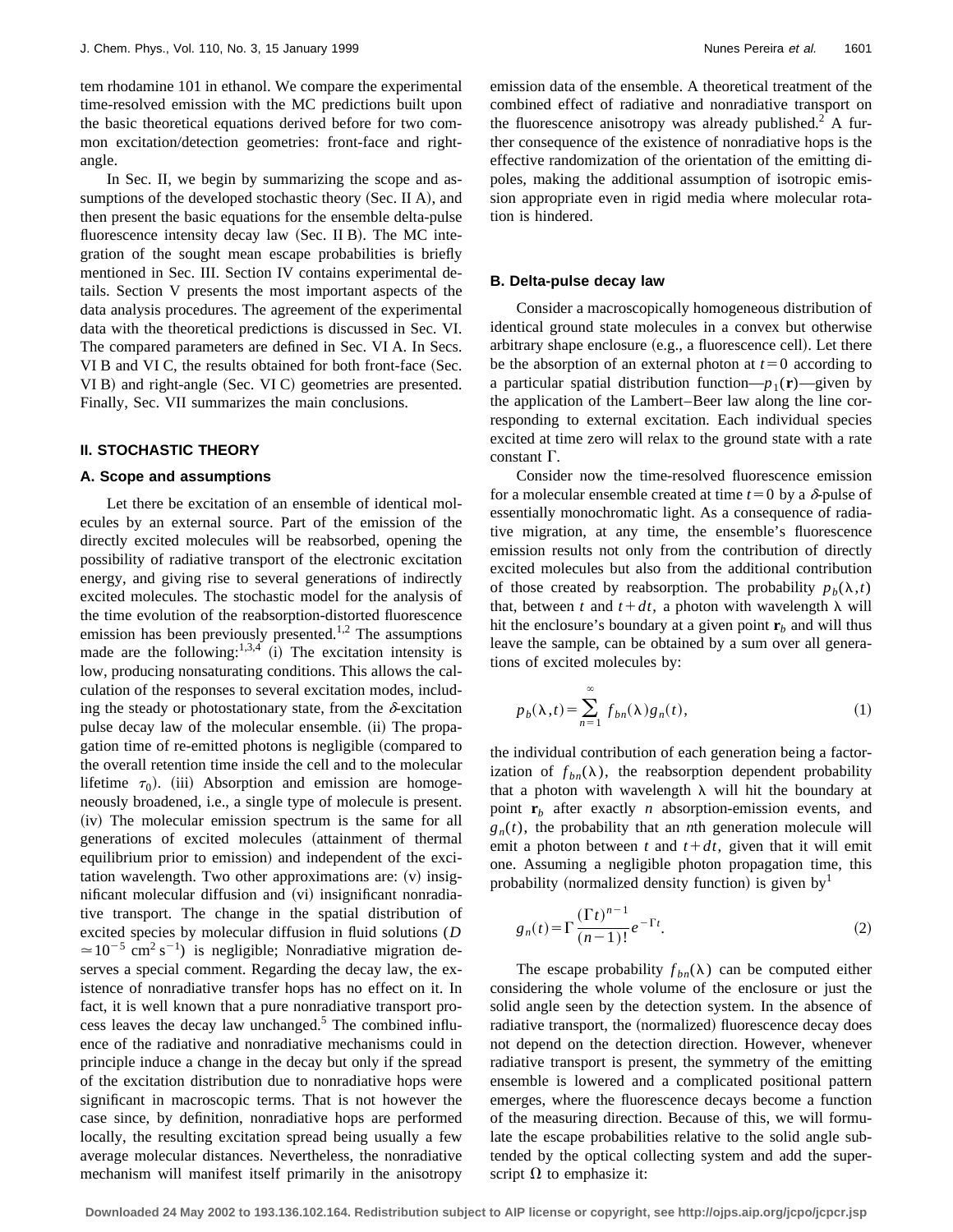$$
f_{bn}^{\Omega}(\lambda) = \frac{1}{4\pi} \Phi_0 F(\lambda) \int_{\Omega} [1 - \alpha_b(\mathbf{r}, \lambda)] P_n(\mathbf{r}) d\mathbf{r}.
$$
 (3)

The integration goes over  $P_n(\mathbf{r})$ , which is the probability that a *n*th generation photon is emitted at **r**.  $\Phi_0$  is the molecular fluorescence quantum yield and the absorption probability  $\alpha_b(\mathbf{r},\lambda)$  is given by

$$
\alpha_b(\mathbf{r}, \lambda) = \int_0^{|\mathbf{r}_b - \mathbf{r}|} k(\lambda) \exp[-k(\lambda)x] dx, \tag{4}
$$

where  $F(\lambda)$  is the (normalized) emission spectrum and  $k(\lambda)$ is the optical density of the medium at wavelength  $\lambda$ .

The normalized (i.e., scaled to one for  $t=0$ ) decay can be written  $as^2$ 

$$
\rho_b^{\Omega}(\lambda, t) = e^{-\Gamma t} \sum_{n=1}^{\infty} \left( \frac{1 - \alpha_{bn}(\lambda)}{1 - \alpha_{b1}(\lambda)} \right) \left( \prod_{i=1}^{n-1} \overline{\alpha}_i \right) \frac{(k_r t)^{n-1}}{(n-1)!}, \qquad (5)
$$

where  $k_r$  is the molecular intrinsic radiative decay constant. If one defines  $p_n(r)$  as the spatial distribution of the *n*th generation molecules, the generation dependent mean reabsorption probability can be cast as

$$
\alpha_{bn}^{\Omega}(\lambda) = \int_{\Omega} \alpha_b(\mathbf{r}, \lambda) p_n(\mathbf{r}) d\mathbf{r}
$$
 (6)

and the product  $\prod_{i=1}^{n-1} \overline{\alpha}_i$  is the mean probability of the external excitation giving rise to excited molecules belonging to the *n*th generation.  $\bar{\alpha}_n$  differs from  $\alpha_{bn}^{\Omega}$  because it quantifies the mean probability that an *n*th generation photon will be reabsorbed somewhere within the enclosure and must then be given as a double integration over all possible emission wavelengths and reabsorption coordinates.

Equation  $(5)$  gives the normalized decay law for one particular emission wavelength and detection solid angle. It is possible to obtain entirely analogous equations for the decays considering both an integration over all space directions and a double integration over space directions and wavelengths.<sup>2</sup> The first case describes the emission detected over the whole  $4\pi$  solid angle while the second case completely describes the temporal evolution of the excitation in the molecular ensemble. However, from an experimental point of view, the decay is usually recorded at some particular wavelength. Furthermore, unless one uses an integrating sphere, information is limited to the decay at a given boundary point and Eq.  $(5)$  is the equation to be used for a comparison of the theoretical predictions with the experimental results.

# **III. MONTE CARLO SIMULATION**

Although the stochastic theory presented above allows the exact computation of the influence of radiative migration on the fluorescence observables, most of the coefficients of the equations derived before are not amenable to analytical form. Given the probabilistic nature of the underlying process of energy migration, a MC integration built upon the basic equations presented is particularly well suited for their numerical evaluation.<sup>3</sup>

Because one can factorize the space and time dependencies of radiative migration, and since the exact time depen-



FIG. 1. Tridimensional cell showing the two experimental used detection geometries also reproduced in the MC simulation. The enclosure size and shape correspond to a typical fluorescence cell.

dence is known [Eq.  $(2)$ ], the simulation procedure is reduced to the generation of the spatial excitation migration trajectories. The goal of the simulation is the computation of the mean escape probabilities  $[Eq. (3)]$  which completely defines the predicted decay law.<sup>3</sup>

The MC simulations were implemented as described in part II of this series<sup>3</sup> for a mimic of a conventional  $1\times1$  $\times$ 3 cm fluorescence cell. Two common experimental geometries were considered: front-face detection, usually used to monitor concentrated solutions, and right-angle viewing, the chosen geometry for dilute samples  $(Fig. 1)$ .

# **IV. EXPERIMENT**

# **A. System studied**

Solutions of rhodamine 101 (Radiant Dyes Chemie, perchlorate salt) in ethanol (Merck UVASOL, min. 99.9%) were used through the work without degassing. Ethanol was acidified with a very small amount ( $\simeq$ 10  $\mu$ l per 10 ml solution) of concentrated HCl (min. 37%, Riedel–de Haen) and solution results were always recorded at room temperature (20  $\pm 1$  °C). The purpose of the acidification step was to ensure that the chemical species was at all stages the acid form of the dye since it was verified that in pure absolute ethanol an acid-base equilibrium for the dye was effective: for very dilute solutions the basic form was dominant, with the equilibrium shifting towards the acid form with increasing concentration. This behavior is well known for this class of dye molecules.<sup>6,7</sup>

Rhodamine 101 in ethanol is particularly well suited for our goal of providing an experimental test for the theory developed due to the combination of several factors maximizing the importance of radiative transport: high absorption-emission spectral overlap  $(\approx 87\%)$ , high fluorescence quantum yield  $(89%)$ , and high absorption coefficients in the overlap region  $(Fig. 2)$ .

# **B. Fluorescence decays**

Fluorescence decays were measured with the singlephoton timing technique  $(SPT)^8$  using a Coherent mode-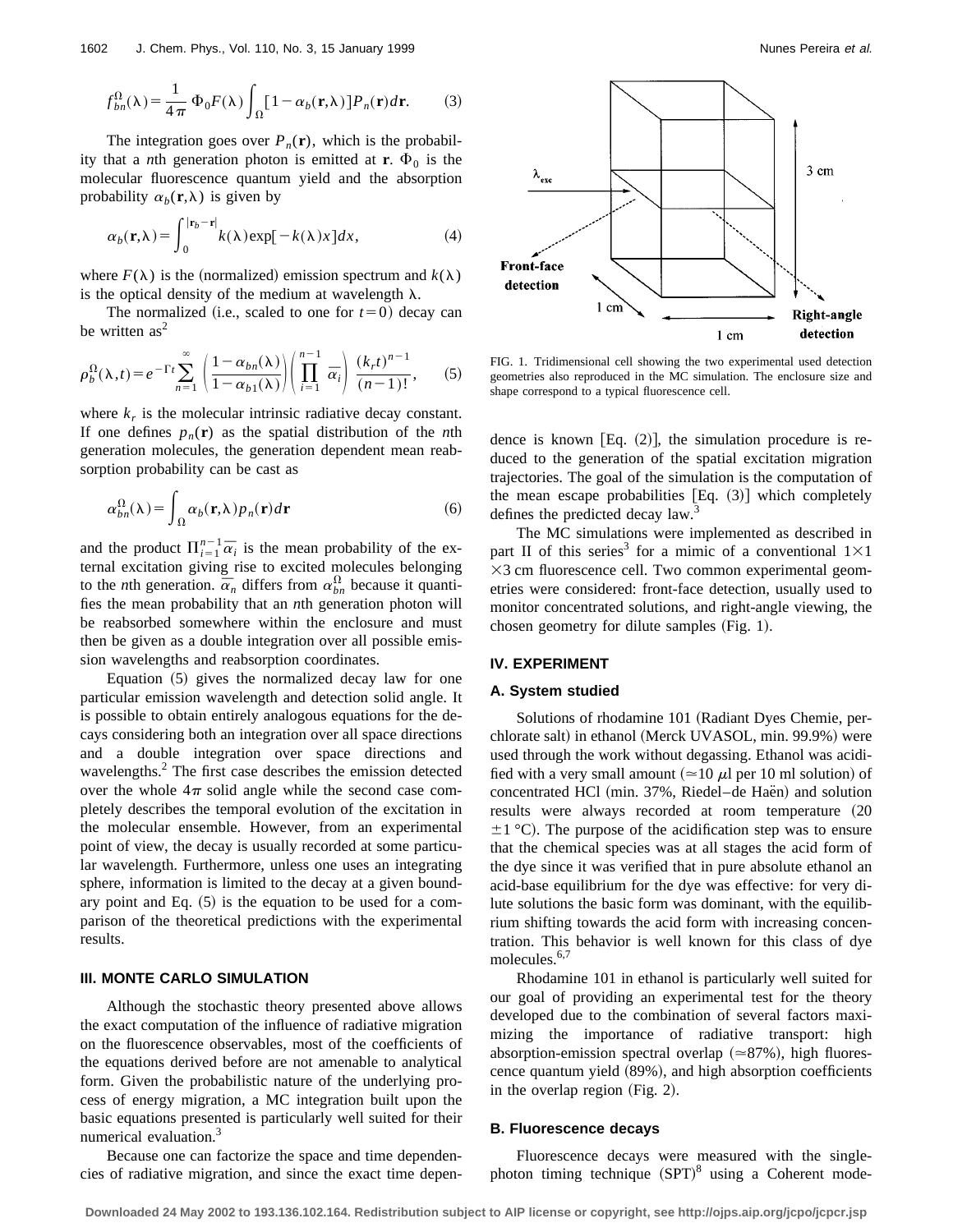

FIG. 2. Absorption and fluorescence spectra of rhodamine 101 in acidified ethanol at room temperature. Fluorescence emission for a  $5 \times 10^{-7}$  M solution in right-angle geometry.

locked synchronously pumped dye laser system. An argon– ion laser (Innova 400 using a 468AS mode locker), delivering  $\simeq$ 100 ps pulses, pumped two identical dye laser Coherent 700 systems, one using rhodamine 6G and the other DCM as the active amplification media. The output of the dye laser is optoacoustically cavity dumped (Coherent 7220) producing pulses of  $5-7$  ps at a 3.4 MHz repetition rate frequency. The direct output of the dye laser was typically used to make the second harmonic generation (SHG) in an angle-tuned  $\beta$ -barium borate (BBO) crystal and the frequency doubled pulse passed through a Soleil–Babinet compensator to rotate the polarization plane back to the vertical plane. Whenever the fundamental dye laser output was used as the excitation source, the energy density was reduced by an appropriate neutral density filter. The rhodamine 6G and DCM laser dyes allowed a variable excitation wavelength covering the range of about  $280-320$  nm (SHG) by tuning of a three-plate birefringent filter in the dye laser cavity. Detection was always done by passing the emission through a depolarizer and then through a Jobin–Yvon HR320 monochromator with a grating of 100 lines/mm. Two Hamamatsu photomultipliers were used: a conventional uncooled R3235 photomultiplier and a cooled R2809U-01 microchannel plate. Both were operated under the usual nonpile-up pulse conditions.<sup>10</sup> A total of about  $20\,000$  (right-angle) or  $30000-50000$  (front-face) counts was typically accumulated in the channel of maximum counts. The measurements were made using variable monochromator slits—from 0.5 to about 5 nm—depending on the overall emission intensity and, whenever possible, a visible cutoff filter was used in the detection optics to avoid spurious scattered light on the fluorescence decay. No significant ''wavelength shift'' of the time response of the detection system due to the so-called color effect of the photomultiplier was detected.

The single-photon timing was operated as usual in the reversed configuration, $8$  the only additional care being the use of an appropriate delay line and a bias amplifier in order to: (i) have both the start and stop signals originate from the same excitation laser pulse thus minimizing laser jitter and (ii) be able to span the whole useful decay times in as much as possible of the 10 V output range of the time-to-amplitude converter  $(TAC)$  in order to reduce the jitter of the measuring electronics. The electronics were components from Canberra standard nuclear instrumentation modules.

The instrument response function was recorded with a LUDOX scatterer solution sufficiently dilute to preclude multiple scattering. The instrument response function had an effective full width at half maximum  $(FWHM)$  of 35 ps (R2809U-01 photomultiplier).

#### **C. Quantum yield efficiency**

The fluorescence quantum yield was estimated by the relative method.<sup>9</sup> The ratio of the steady-state fluorescence spectrum area of the unknown quantum efficiency sample to the emission area of a known efficiency reference was used to estimate a fluorescence quantum yield of  $0.89\pm0.05$  for the rhodamine 101 solutions. Two different references were used: rhodamine 6G in ethanol with a quantum yield of  $88\%$ <sup>10</sup> and cresyl violet in methanol with a quantum yield of 51%.11 These dyes were chosen in order to have a fluorescence spectrum as close as possible to the rhodamine 101 emission. The solvent refractive index correction (solid angle  $n<sup>2</sup>$  factor) was applied whenever cresyl violet was used. The optical density at excitation wavelength of sample and references was matched for solutions of about  $10^{-4}$  M concentration. After that, all solutions were properly diluted so that the steady-state emission could be recorded for very dilute samples (with concentrations always less than  $10^{-6}$  M). Steady-state emission was recorded in a SPEX Fluorolog F112A fluorimeter equipped with a double emission monochromator in a right-angle geometry.

There is still some controversy concerning the value of the fluorescence quantum yield of the rhodamine 101 dye. In early work it was consensual that the fluorescence quantum yield should be close to one.<sup>12</sup> Significantly smaller values are nevertheless found in the literature and in particular our 89% value for the acid form of the dye compares favorably with a recently published value of 92% by Drexhage *et al.*<sup>13</sup> The interpretation of older literature values is also rendered difficult by the fact that sometimes it is not clear from the original data whether the cationic or the zwitterionic form of the dye was considered. The equilibrium between these two forms in ethanol is known to be concentration dependent.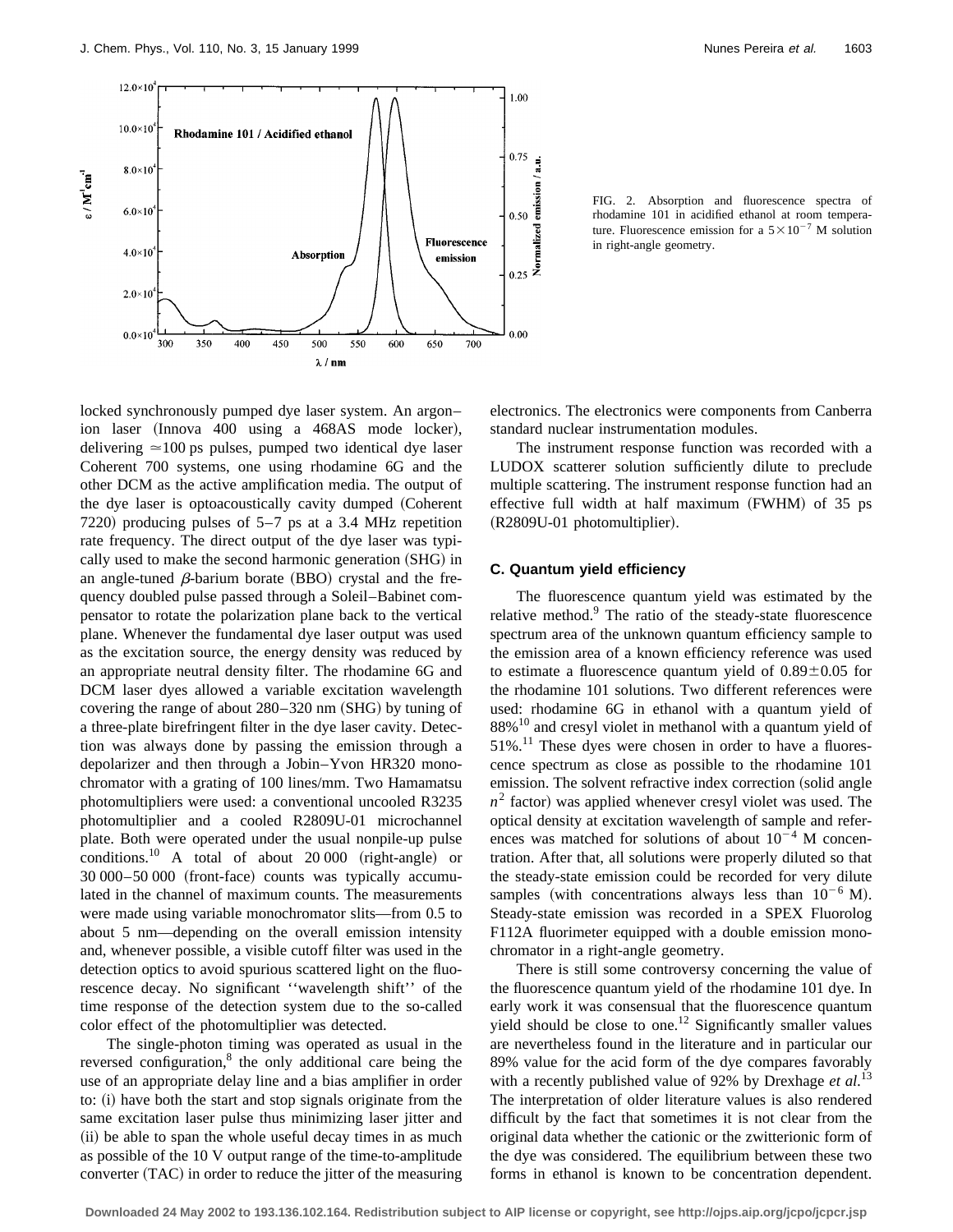Some results exist for the similar rhodamines B and  $19<sup>7</sup>$ showing that, in ethanol, the acid/cationic form (the dye form considered in the current work) can have a significantly lower emission efficiency than the basic/zwitterionic one.

## **V. TIME-RESOLVED DECAYS DATA ANALYSIS**

The recorded SPT fluorescence decays were analyzed by two different procedures: a modified Levenberg–Marquardt nonlinear least squares (NLLS) algorithm and a maximum entropy method (MEM) procedure. In both approaches a reiterative fitting and reconvolution algorithm was used. Effort was made to ensure that the data analysis recovered physically significant parameters, as it was found that the analysis of the radiative distorted fluorescence decays is a severely ill-conditioned numerical analysis problem.

#### **A. Nonlinear least squares**

Nonlinear least squares were used as a maximum likelihood estimator of the fitted parameters and relied on an implementation of the Marquardt algorithm.<sup>14,15</sup> This method involves solving a sequence of local linear representations of the nonlinear least squares problem. The standard implementation of the algorithm generalizes the method of normal equations to solve the sets of linear equations. This direct solution of the nonlinear least squares problem is rather susceptible to roundoff error. Furthermore, it was found that the normal equations were sometimes very close to singular. In this case, a very small pivot element was found giving rise to fitted parameters with very large magnitudes but delicately (and unstably) balanced to cancel out almost precisely when the fitted function was evaluated. Typically, for generation numbers higher than three, each generation contribution to the overall decay was increasingly (and alternately positive and negative) higher than the contribution of the preceding generation, an unacceptable situation on physical grounds. Given that, although nonlinear, the Marquardt algorithm is reduced to a linear problem in the current increments of the fitting parameters, the solution to this ill-conditioned problem was found by modifying the original algorithm by obtaining the required algebraic solution by the use of singular value decomposition  $(SVD)$ .<sup>14,16</sup> It turns out that SVD also fixes the roundoff problem and, in addition, it was found that it reduced the statistical uncertainties in the few first generations fitted parameters. The origin of the problems encountered with the method of normal equations lies in the fact that experimental data are not very sensitive to the contribution of higher generations.

#### **B. Maximum entropy**

The abovementioned nonlinear least squares method allows, in principle, the determination of one solution among the infinite feasible set of solutions reproducing the experimental data. A better restricted set of solutions, within the uncertainties arising from the intrinsic noise conforming to the single-photon timing techniques, can be extracted by using the MEM. This set of solutions has to verify the sample decay law  $[Eq. (5)]$  which can be rewritten as

$$
\rho_b^{\Omega}(\lambda, t) = \sum_{n=1}^{\infty} p_n(\lambda) g_n(t), \tag{7}
$$

where  $p_n$  is the *n*th generation molecule contribution to the overall decay.

It has been shown<sup>17</sup> that the best choice of the entropy ~*S*!, which should be free of artifacts introduced by numerical inversion of the above equation, is the Shannon–Jaynes entropy function defined (where the summation is truncated to a maximum allowed generation number  $n_{\text{max}}$ ) as:

$$
S = \sum_{n=1}^{n_{\text{max}}} p_n - m_n - p_n \log \frac{p_n}{m_n}.
$$
 (8)

It is then possible to recover a preferred solution within the ones of the feasible set.  $m<sub>n</sub>$  is the starting model, and assumed as equiprobable for each generation of energy migration which is, in the absence of any information about the final solution, the lowest level hypothesis.

Since we are not working with a pure excitation  $\delta$ -pulse function, the collected data are a convolution product of the impulse fluorescence decay by the instrumental response function. In the case where pure exponential fluorescence decays are assumed, recurrent iterative algorithms can be used in order to increase the data processing rate.<sup>18</sup> As no such iterative formula exists for the  $g_n(t)$  function [Eq. (2)], it was necessary to use numerical integrations for each elemental reconvolution. Nevertheless, it should be noted that each of these elementary reconvolutions, corresponding to each energy migration step  $n$  value (although largely computer time consuming) is performed only once. Thus, a  $\mathbf{G}_{k,n}$ matrix is built in which each of its columns represent the time dependence of each successive photon migration step. This matrix remained unchanged during MEM processing. Thus, with such a linear system  $I_k = G_{kn} \times p_n$  the aim of MEM will be to increase the contrast of the  $\mathbf{p}_n$  vector coordinate profile in the generation number space with respect to the minimization to an acceptable value of the quadratic difference in the time space between the weighted experimental and the reconvoluted curves. The MEMSYS5 (MEDC Ltd, Cambridge, U.K.) library of subroutines was used in a specifically modified FORTRAN 77 program.<sup>19</sup>

## **VI. RESULTS AND DISCUSSION**

## **A. Data analysis**

The main goal of this work is to provide an experimental test of the proposed stochastic theory of molecular radiative transport. As already discussed in Sec. V, the experimental recovered parameters to be confronted with the theoretical predictions were obtained by applying either a NLLS or a MEM data analysis procedure to the measured SPT fluorescence decays. Given the experimental recorded emission, one is left with fitting the data with the decay law rewritten as Eq.  $(7)$ , truncated to a predetermined fixed number of generations. This number was always 30 for data analysis using MEM. For the NLLS, this number was smaller, usually from 6 to 15 terms, depending on the relative importance of the reabsorption process. It was found that MEM is superior to NLLS since it is able to discriminate from the experimen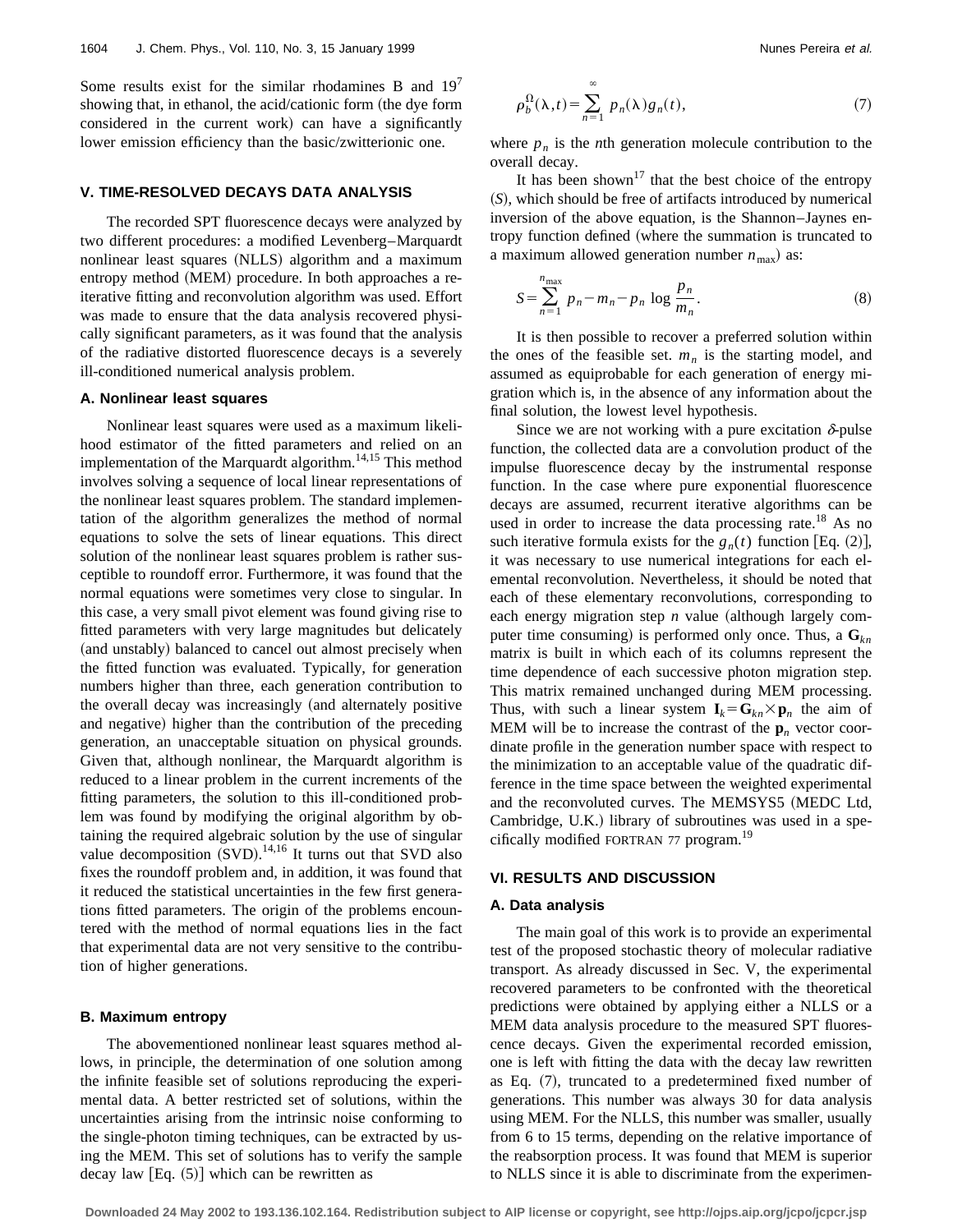tal data the terms that do not contribute appreciably to the evaluation of the fitting function—if the experimental data are not very sensitive to the last generations contribution to the detected decay, then MEM drives the corresponding fitted parameters to zero while NLLS (after a critical number of parameters) is unable to do that, thus effectively precluding a good fit. Nevertheless, the significant parameters obtained from both methods were found to be in close agreement.

The cross usage of the two independent NLLS and MEM methods was important, as the data analysis of reabsorption distorted emission decays is an ill-conditioned numerical problem due to the necessity of using a high number of fitting parameters (identical to the number of generations considered). The agreement between the results from the two independent analysis procedures confirms that our recovered parameters are free of numerical artifacts. In the following discussion, we will indifferently use results obtained either from MEM or from NLLS and will concentrate solely on their comparison with MC predictions.

An additional point deserves to be mentioned. In Eqs.  $(5)$  and  $(7)$ , the molecular, reabsorption free, decay parameter  $\Gamma$  was not used as a fitting parameter. This parameter was estimated from a single exponential analysis of the fluorescence decay obtained for a very dilute sample (5  $\times 10^{-7}$  M). The computed intrinsic decay lifetime was  $\tau_0$  $=4.34\pm0.04$  ns, and this value compares favorably with the value of 4.37 ns found in the literature for the zwitterionic form of the dye. $^{20}$  This value is then used as a fixed parameter in the analysis of the concentrated media data.

To be able to compare the MC predictions with the experimental results, one should first note that the data analysis of the decay according to Eq.  $(7)$  does not give the absolute value of the  $p_n(\lambda)$  probabilities. The recovered parameters are related to these probabilities by a constant unknown parameter directly proportional to the overall number of counts recorded for the LUDOX scatterer. This effectively precludes a direct comparison of these probabilities but one can compare instead the relative contribution of each individual generation to the overall detected decay at each particular wavelength  $\Theta_n^{\Omega}(\lambda)$ :

$$
\Theta_n^{\Omega}(\lambda) = \frac{\int p_n(\lambda) g_n(t) dt}{\int \sum_{n=1}^{\infty} p_n(\lambda) g_n(t) dt} = \frac{p_n(\lambda)}{\sum_{n=1}^{\infty} p_n(\lambda)}
$$
(9)

which has the additional advantage of having a direct physical meaning. Another tested parameter is the mean excitation decay lifetime:

$$
\tau^{\Omega}(\lambda) = \frac{\int_0^{\infty} t \rho_b^{\Omega}(\lambda, t) dt}{\int_0^{\infty} \rho_b^{\Omega}(\lambda, t) dt} = \left(\frac{\sum_{n=1}^{\infty} n p_n(\lambda)}{\sum_{n=1}^{\infty} p_n(\lambda)}\right) \tau_0
$$

$$
= \left(\sum_{n=1}^{\infty} n \Theta_n^{\Omega}(\lambda)\right) \tau_0.
$$
(10)

#### **B. Front-face geometry**

Some experimental results obtained for a front-face geometry defined as having angles  $\alpha'$  and  $\beta'$  (angle between the optical collection direction and the cell wall—Fig. 2 in Ref. 3) as  $30^{\circ}$  and  $60^{\circ}$ , respectively, are now presented. A



FIG. 3. Fluorescence decay of a  $10^{-3}$  M solution of rhodamine 101 at room temperature in a front-face geometry ( $\alpha' = 30^{\circ}$ ,  $\beta' = 60^{\circ}$ ). Excitation wavelength was 319 nm while emission wavelength was 650 nm. The average lifetime is 8.95 ns. The fit to Eq.  $(7)$ , with the lifetime fixed at the dilute solution experimental value,  $4.34$  ns, is quite good (main plot, upper residuals plot and reduced chi-squared value) while the fit to a single exponential is poor (lower residuals plot and reduced chi-squared value).

typical result obtained for a  $10^{-3}$  M solution of rhodamine 101 at room temperature is shown in Fig. 3. The average excitation decay lifetime is 8.95 ns, slightly higher than twice the reabsorption free value. As one can see from the upper residuals plot and reduced chi-squared value, the fit to the radiative transport decay model  $[Eq. (5)]$  is quite good while the fit to a single exponential results in a nonrandom residual distribution with a considerably higher chi-squared statistic. A more critical test to the adequacy of Eq.  $(5)$  to describe reabsorption distorted fluorescence decays is provided by Fig. 4. In this figure the MC theoretical predictions and the experimental values of the relative contribution to the detected decay as a function of both the concentration and the emission wavelength are compared. A very good agreement between experiment and MC integration results is apparent. The upper plot depicts the influence of the wavelength for a  $10^{-3}$  M solution excited at 294 nm. The theoretical predictions adequately explain the observed experimental trend; with the increase of reabsorption at the detection wavelength [going from 650 nm ( $\varepsilon \approx 0$ ) to 580 nm  $(\epsilon = 9.6 \times 10^4 \text{ M}^{-1} \text{ cm}^{-1})$ , the contribution of generations other than the first decreases. This effect can be understood as follows: For front-face detection and following excitation there is a progressively deeper penetration of excitation into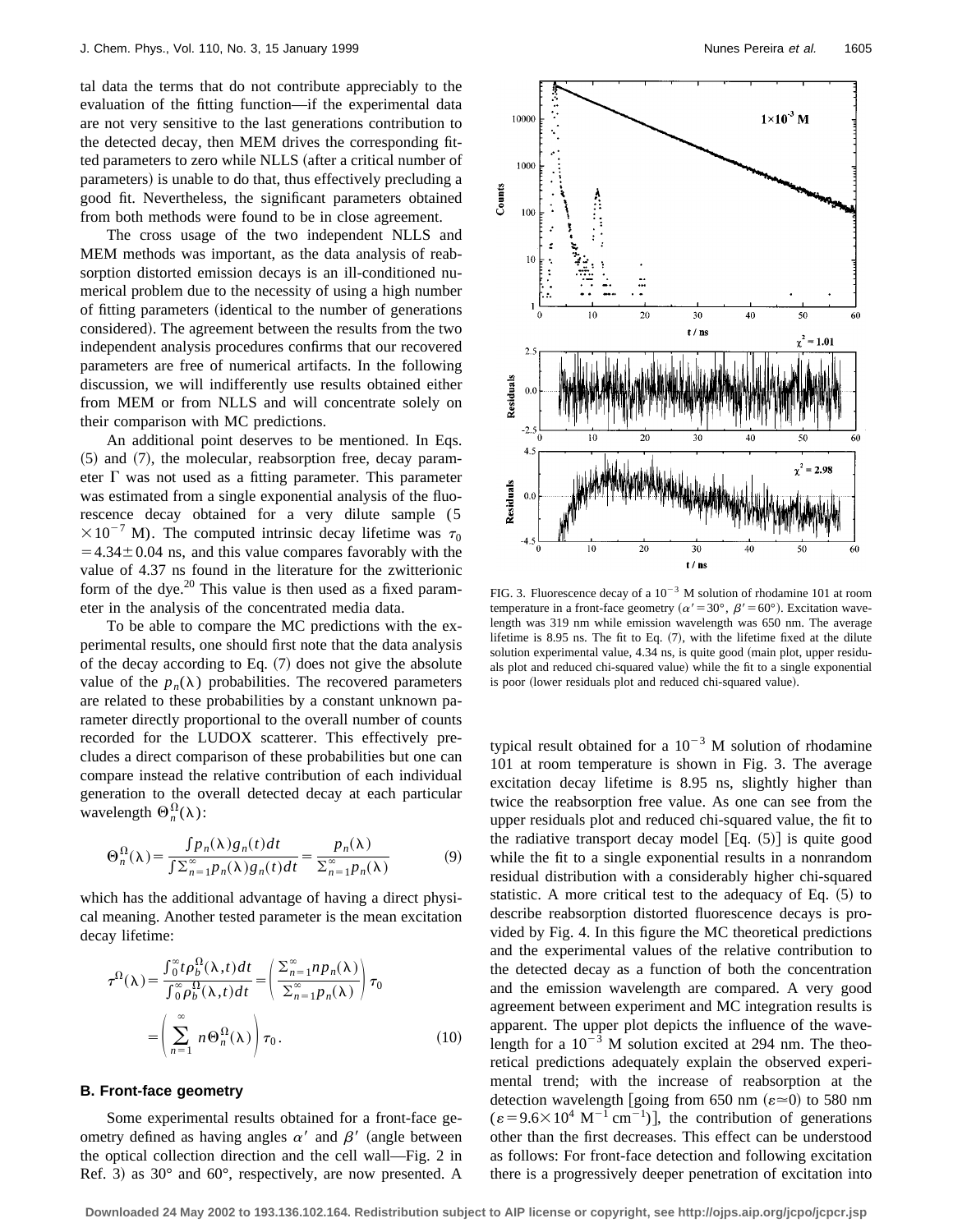

FIG. 4. Comparison between experimental and three-dimensional MC simulation predictions for the relative contributions to overall fluorescence decays as a function of the emission wavelength and concentration. Front-face  $(\alpha' = 30^{\circ}, \beta' = 60^{\circ})$  viewing of a  $1 \times 1 \times 3$  cm solution enclosure excited at 294 nm. (A) Influence of the emission wavelength for a  $10^{-3}$  M solution. (B) Influence of the concentration for a 630 nm fixed detection wavelength.

the interior of the sample cell. This means that the *n*th generation is farther away from the cell wall probed by the detection system when compared to the precedent generation. For wavelengths greater than the absorption cutoff, the emitted light is not reabsorbed, and all generations contribute to the observed decay, their relative importance being dictated only by the relative number of the *n*th generation molecules located inside the solid angle subtended by detection. On the other hand, for wavelengths in the overlap region, there will be a selective attenuation of the emission—the higher the generation, the higher the average pathlength that light must travel inside the cell in order to be detected and, therefore, the stronger the attenuation owing to reabsorption. In the limiting case of very strong absorption, only the excited molecules located very near the wall will contribute to the observed decay. As can be seen in Fig. 4, the effect is important, the relative weight of the directly excited molecules changing from 51% to 70% when going from essentially reabsorption-free conditions to strong reabsorption at 580 nm.

The lower plot in Fig. 4 shows the effect of changing the



FIG. 5. Comparison of experimental and three-dimensional MC predicted average lifetimes of rhodamine 101 for front-face geometry  $(\alpha' = 30^{\circ})$ ,  $\beta'$ =60°). (A) Influence of the concentration and emission wavelength for a fixed  $294$  nm excitation.  $(B)$  Influence of excitation wavelength for a  $10^{-3}$  M solution.

concentration while keeping the excitation and emission wavelengths constant at 294 and 630 nm, respectively. As expected, an increased concentration leads to an increased importance of radiative migration, thus diminishing the relative weight of the directly excited molecules.

Figure 5 shows results more directly connected to the usual experimental parameters. In the upper plot of Fig. 5, mean fluorescence lifetimes, computed according to Eq.  $(10)$ as a function of both concentration and detection wavelength for a 294 nm excitation wavelength, are presented. The agreement between the MC results and the experimental results is again very good and this figure shows wellestablished trends for radiative transport, namely that the higher the concentration the higher the importance of radiative migration, and consequently the higher the overall mean lifetimes. It is shown that, for rhodamine like molecules, concentrations as common as  $10^{-4}$  M give rise to lifetimes significantly higher than the dilute reabsorption free counterparts—the increase from the intrinsic lifetime varies from 32% at 580 nm to 53% at 630 nm. The influence of the emission wavelength dependence is directly related to the discussion of Fig. 4—to a decrease in the contribution of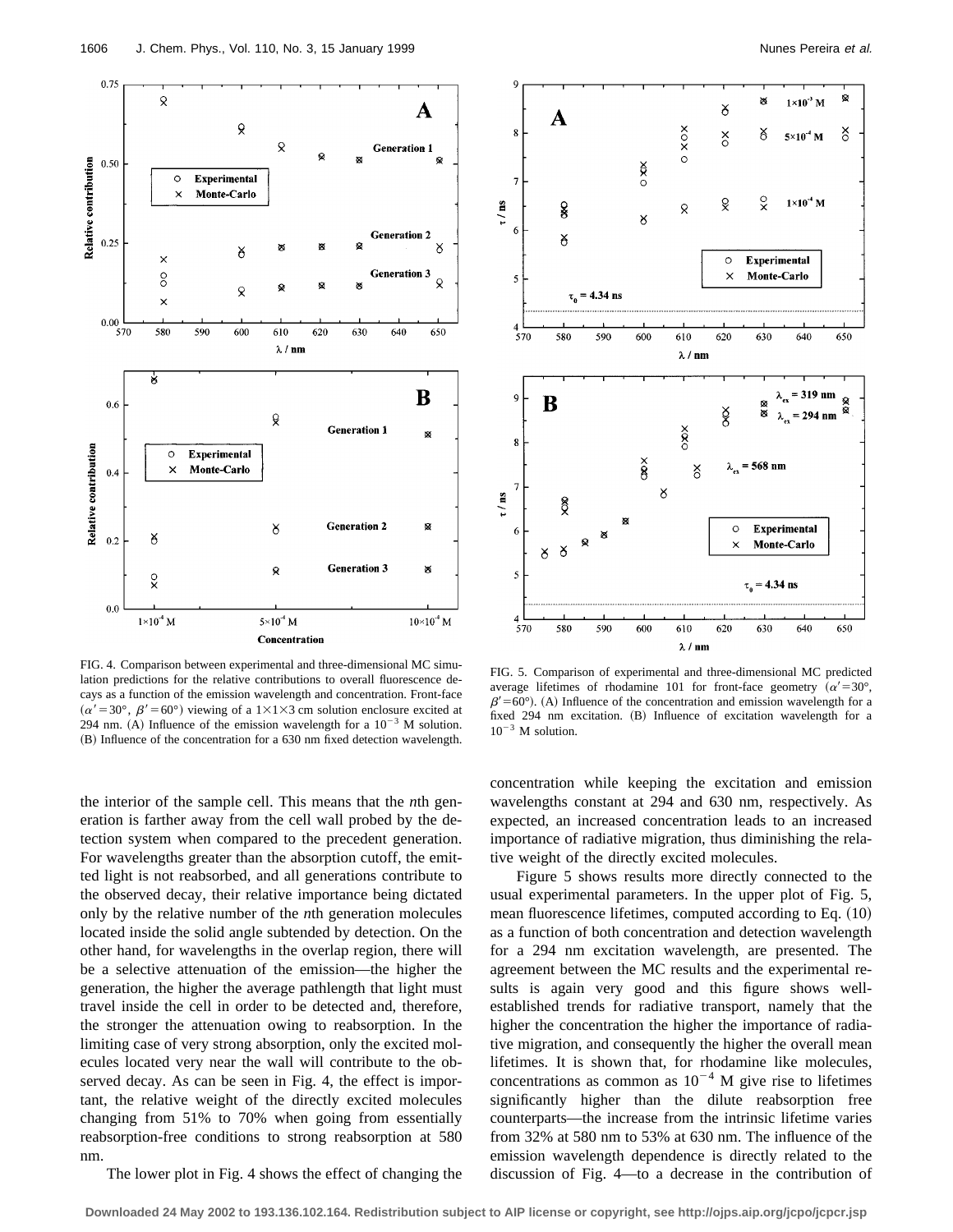higher generations to the decay (which, on the average will decay at higher times) corresponds of course to a faster decay with smaller lifetime. The emission wavelength dependence is very strong as one can see for the data of the  $10^{-3}$  M solution—when going from 580 to 650 nm the average lifetime changes from 6.53 to 8.74 ns, corresponding to a 34% relative increase.

The lower plot of Fig. 5 shows that the excitation wavelength can also have a very strong influence on the mean fluorescence lifetimes. In this figure results obtained for a  $10^{-3}$  M solution excited at three different wavelengths: 319 nm  $(\varepsilon = 1.0 \times 10^4 \text{ M}^{-1} \text{ cm}^{-1})$ , 294 nm  $(\varepsilon = 1.6$  $\times 10^4$  M<sup>-1</sup> cm<sup>-1</sup>) and 568 nm ( $\varepsilon$  = 1.1 $\times 10^5$  M<sup>-1</sup> cm<sup>-1</sup>) are presented. By varying the excitation wavelength, the relevant physical quantity that is changed is the penetration of external excitation into the sample cell; the first two wavelengths correspond to a roughly equal penetration, while the latter corresponds to a much smaller penetration of excitation, since  $\varepsilon_{568 \text{ nm}}$  is roughly ten times higher. To discuss the effect of changing the excitation wavelength let us first briefly mention the effect of changing concentration. The increase in concentration has a twofold effect on the radiative transport process. It leads to higher optical densities at both excitation and emission wavelengths. The effect for the former wavelength is to reduce the penetration of external laser excitation into the sample cell, primarily excited molecules being thus located nearer the cell's wall. The effect for the latter wavelength is to reduce the mean optical path of the emitted photons prior to reabsorption, thus effectively reducing excitation spread when going from one generation to the next, and increasing average reabsorption probabilities in finite volume cells. The first effect tends to reduce the influence of radiative transport since excitation nearer the cell wall will increase escape probabilities (solely in the direction of frontface detection) while the second effect tends to increase the importance of radiative migration because reabsorption probabilities for the same pathlength will increase. The second effect dominates and therefore, as the result of an increased concentration, higher decay lifetimes are observed, as can be seen in Fig. 5. On the other hand, variation of  $\lambda_{ex}$  changes the optical density at the excitation wavelength but not at the emission wavelength. If the excitation optical density is increased while concentration remains constant, then the primarily excited molecules will become located closer to the excitation side. Although the excitation spreading induced by reabsorption does not change, the overall importance of radiative migration decreases, because mean escape probabilities from the sample cell will increase. The picture is particularly clear if one considers the spatial distribution functions for several generations of excited species, not accessible experimentally but easily computed from the described MC simulation procedure [see for instance Fig. 4 in Ref. 3.

While the emission wavelength dependence of the mean reabsorption distorted lifetimes is well known, their dependence on the excitation wavelength was not, to the best of our knowledge, fully recognized in the literature prior to our previous discussion.3,21 Figure 5 clearly shows the relevance of a precise statement of the excitation conditions whenever



FIG. 6. Fluorescence decay of a  $5 \times 10^{-4}$  M solution of rhodamine 101 at room temperature in a right-angle geometry. Excitation wavelength was 300 nm and emission wavelength was 590 nm. The average lifetime is 19.48 ns. The fit to Eq.  $(7)$ , with the lifetime fixed at the dilute solution experimental value, 4.34 ns, is quite good.

presenting emission decays for which reabsorption effects are likely.

#### **C. Right-angle geometry**

In Fig. 6 a fluorescence decay recorded for a  $5\times10^{-4}$  M solution of rhodamine 101 in a right-angle geometry, with the detection optics focusing on the middle of the cell wall, is presented. Excitation wavelength was 300 nm and emission wavelength was 590 nm. The fit to Eq.  $(5)$  is quite good, as one can judge from the reduced chi-squared value and from the weighted residuals distribution. The average lifetime is 19.48 ns, more than four times the reabsorption-free value. This high value is mainly the result of a long and clear rise time in the decay. For the right-angle geometry, external excitation impinges in the middle of the cell wall facing the laser beam  $(Fig. 1)$ . This means in practice that, for the 1 cm conventional square cell used, the emission from the directly excited molecules will have to pass through a 0.5 cm absorbing pathlength before being detected. When the optical density at the selected wavelength is high enough, practically all photons emitted from the first generation molecules are reabsorbed inside the sample cell thus having a negligible contribution to the decay. Nevertheless, as reabsorption induces excitation spread in the sample cell, the indirectly excited molecules will be nearer the detection path, and so will contribute to the decay. Since the indirectly excited molecules decay on average at longer times [the maximum decay of the *n*th generation emission will occur at  $(n-1)\tau_0$  what is detected is an emission buildup resulting in the observed rise time. For emission wavelengths where reabsorption over the 0.5 cm is incomplete, directly excited molecules contribute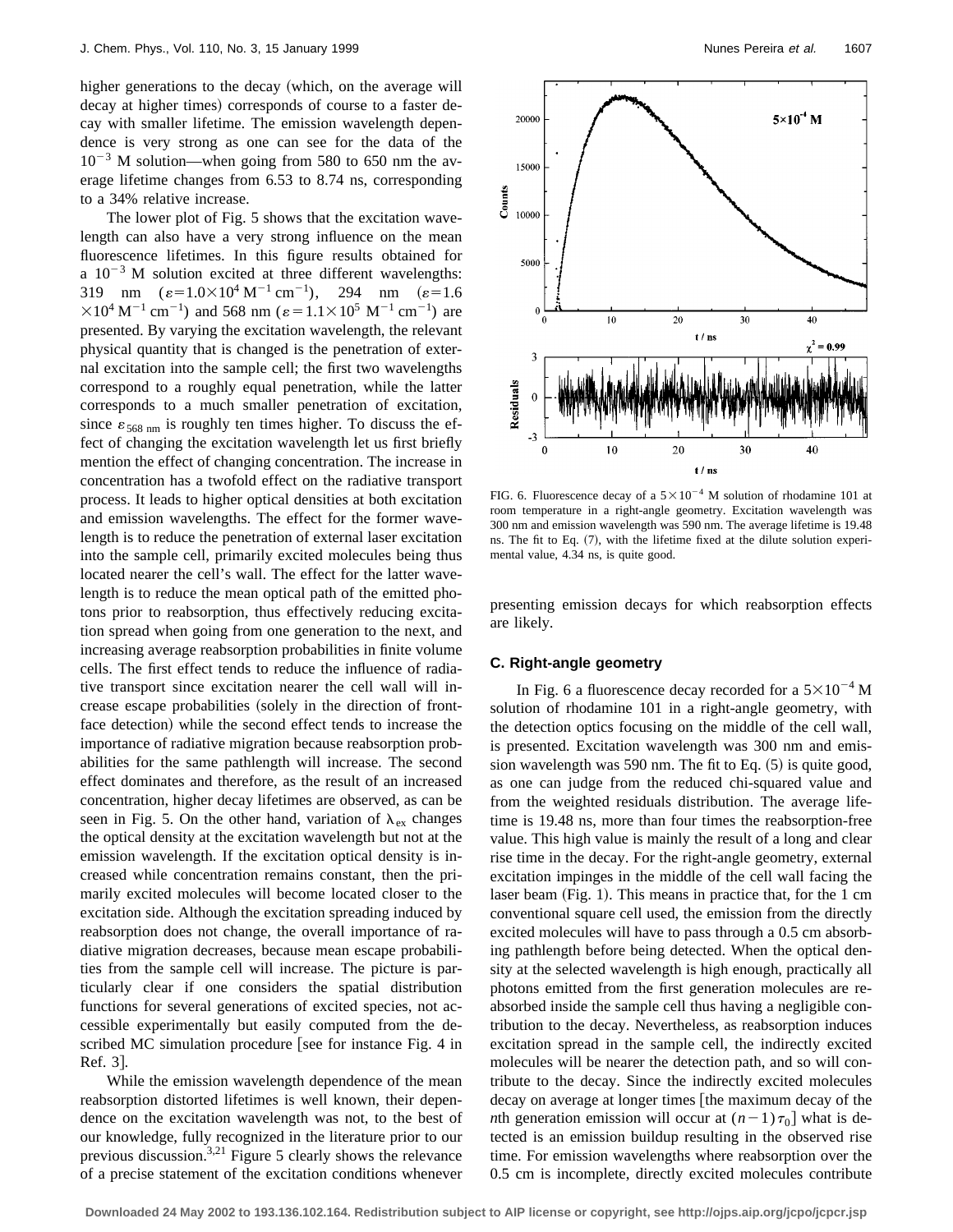to the overall decay and the contribution of the indirectly excited ones will not suffice to produce a rise time.

For the previously reported front-face geometry, excitation is always walking away from the cell wall, and the average pathlength for reabsorption is always increasing with generation number. Since, as one goes from one generation to the next, the number of excited molecules decreases because some of the excitation can escape, the contribution to the observed decay from one generation is always higher than the contribution from the next one. So, no matter what detection wavelength we select, a rise time is never observed.

Although experimental evidence for rise times has never, to the best of our knowledge, been unambiguously identified with radiative transport in the literature prior to our preliminary report, $22$  some experimental results nevertheless exist. Reabsorption is probably the cause of the rise-times observed in some fluorescence decays of rhodamine  $B^{23}$  and rhodamine  $575.^{24}$ 

Figure 7 compares the MC predictions and the experimentally observed values for the relative contributions to the detected decays as a function of both the emission wavelength and of detection position in the experimental cell for the first three generations of excited molecules. These results were obtained for a  $10^{-4}$  M solution enclosure excited at 300 nm and positions 1, 2 and 3 correspond approximately to optical focusing at 0.25, 0.50 and 0.75 cm, distances measured from the cell wall facing excitation. The experimental decays were recorded using a simple black paper mask with a 5 mm diameter hole at the appropriate positions. The upper plot analyzes the influence of the emission wavelength while the lower one addresses the problem of the detection coordinate. Figure  $7(A)$  shows the 580–590 nm region as a transition one. For smaller wavelengths, first generation molecules will contribute less than second or third generation ones while for higher wavelengths the situation is reversed, with first generation molecules contributing significantly more than the remaining ones. This transition is associated with the appearance of rise times in the fluorescence decays recorded for wavelengths lower than  $\simeq$  585 nm. In the red part of the spectrum no rise time is detected since reabsorption is weak and the directly excited molecules will account for approximately 60% of the overall decay.

The lower part of Fig. 7 corresponds to a fixed 590 nm detection wavelength and the observed differences cannot therefore be attributed to a selective optical density dependent reabsorption. On physical grounds, there are two factors affecting the relative importance of the several generations of excited molecules. The first one is a differential attenuation of the emission arising from different generations since, owing to different spatial distributions that lead to a different photon pathlength before escape. The second is just a question of how many species from different generations exist in the finite volume subtended by the detection solid angle. The Lambert–Beer law is strongly nonlinear in the pathlength and many more first generation molecules are near the cell wall facing excitation than in the central part of the cell. Owing to excitation migration, this difference will be less pronounced for the second generation, and even less for the



FIG. 7. Comparison between experimental and three-dimensional MC simulation predictions for the relative contributions to overall fluorescence decays as a function of the emission wavelength and of the detection position in the experimental cell for the first three generations of excited molecules. Right-angle viewing of a  $1\times1\times3$  cm  $10^{-4}$  M solution enclosure excited at 300 nm. (A) Influence of the detection wavelength with detection fixed at position 1. (B) Influence of the detection coordinate with emission wavelength fixed at 590 nm.

third, etc. As a result, Fig. 7 shows that the relative contribution of the directly excited molecules will be smaller the farther the recording point is from the cell wall facing external excitation. Again, the central key to understanding the excitation dynamics is the spatial evolution of the excitation corresponding to the different generations.

From Fig. 14 of Ref. 3 one sees that, for the  $10^{-4}$  M conditions of Fig. 7, external excitation is able to reach the cell wall opposite the one facing the 300 nm laser beam. This means that, no matter what coordinates are selected to detect fluorescence at right-angle, we are always able to see the emission coming from the directly excited molecules as long as reabsorption is low enough (in agreement with Fig.  $7$ ). However, if penetration is lowered by increasing either concentration or absorption coefficient at excitation wavelength, there will be regions of the cell with no directly excited molecules. Sufficiently far from the cell wall facing detection, the only excitation present will be the result of radiative transport and, if one focuses on the detection in these regions, we will always see a rise time even for reabsorption-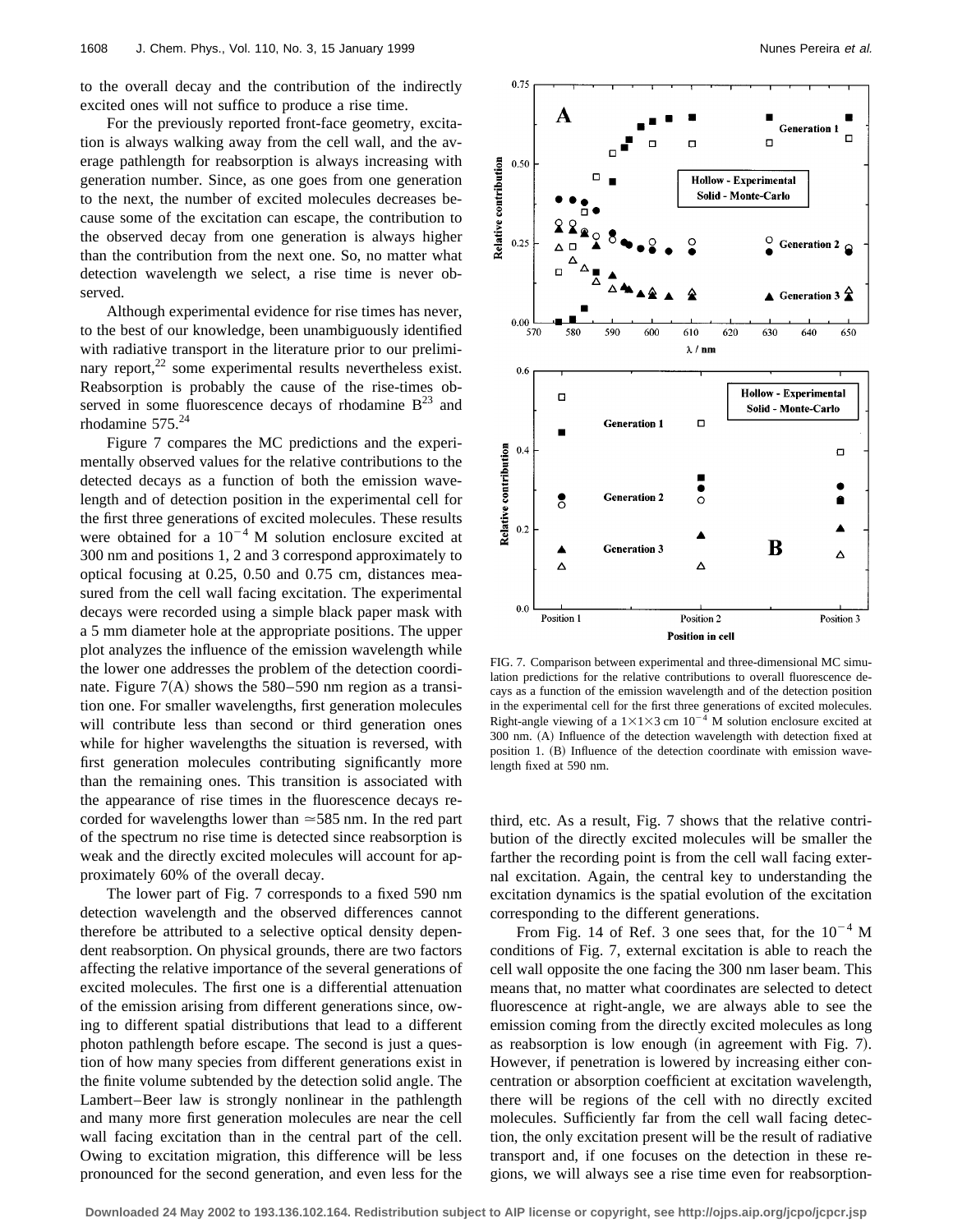

FIG. 8. Experimental average lifetimes of rhodamine 101 for right-angle detection as a function of detection coordinate for a  $1\times10^{-4}$  M solution.

free wavelengths. This was experimentally verified<sup>25</sup> and confirms the authors previous predictions.<sup>3</sup>

Figure 8 shows some experimental mean fluorescence lifetimes obtained for a 300 nm excitation of a  $1 \times 10^{-4}$  M solution for the previously defined detection positions 1, 2 and 3. All other factors being constant, the farther the fluorescence is collected from the cell wall exposed to direct excitation, the higher the lifetime since we are effectively minimizing the contribution of first generation molecules.

From the data shown in Figs. 7 and 8, a very clear picture of reabsorption distorted data emerges as being characterized by a lifetime surface topography spatially resolved in the sample cell. This spatially resolved fluorescence kinetics is a direct consequence of the existence of inhomogeneous spatial distribution functions for the several generations of excited species, which are probed with different statistical weights, depending on the optical density at the chosen emission wavelength.

Finally, Fig. 9 compares the mean lifetimes predicted by a MC integration of the stochastic escape probabilities with the experimentally obtained values for a  $1 \times 10^{-4}$  M solution corresponding to the middle position. In light of the dependence of the observed decay from the experimental detection spot, one can consider the agreement quite reasonable.

The fact that the agreement between experimental data and theoretical predictions is not as good for right-angle as for front-face is understandable if one considers the critical dependence of the results on the alignment of the optical collecting system for this geometry, especially for concentrated solutions. For front-face, the adjustment of the detection is straightforward; all one has to do is to adjust the collecting optics so that one sees the maximum count rate of the fluorescence emission. Since, in this last geometry, excitation is moving away from the face of the cell probed by detection, this ensures that the collecting optics is focused on the impinging excitation laser spot and experimentally mimics the approximations used for the MC simulations. For right-angle the alignment is more difficult since, as the spatial distribution of the first generation molecules is strongly inhomogeneous, the experimental decays become very sen-



FIG. 9. Comparison of experimental and three-dimensional MC predicted average lifetimes of rhodamine 101 for a right-angle geometry as a function of emission wavelength for a  $1\times10^{-4}$  M solution excited at 300 nm. Detection coordinates corresponding to position number 2 in cell.

sitive to the precise focusing of the detection spot in the sample cell. In fact, it was verified that changing the position of the sample cell over 1 or 2 mm along the normal coordinate to the detection system could change the decay significantly. For this geometry there are two interconnected aspects that are important. First of all, even for concentrations as low as  $10^{-4}$  M, the excited species spatial distributions can be strongly inhomogeneous on a scale of 1–5 mm, provided the excitation optical density is high enough. Although the fluorescence emission coming from a point along the optical axis of the collection system will be correctly imaged into the monochromator entrance slit, the off-axis emission can be partially cutoff by the field stop or other stops in the system. Due to this *vignetting* there can be a gradual loss of light as we move farther off axis and this can make the MC assumption of a 5 mm diameter effective cylinder a crude one. A second aspect may also be important: Even for a perfect on-axis illumination of the monochromator slit, the collection optics efficiency may be generation dependent. In fact, the closer the emission is to the first lens of the optics, the greater the flux density, because the solid angle of the transmitted light cone increases. So, in a first order approximation, this change of the detected solid angle can be important if the spatial spread of the excitation inside the sample is not much smaller than the distance between the experimental cell and the first lens of the collection optics system. MC simulations, considering a position dependent transmitted on-axis solid angle inside the effective cylinder for detection, showed that this effect was not important for our experimental apparatus optical setup.

## **VII. SUMMARY AND CONCLUSIONS**

Following parts I and II of this series, a detailed experimental test of the validity of the proposed treatment of molecular radiative transport in optical dense and nondiffusing media is presented. The probabilistic MC integration of the theoretical expressions for the mean escape probabilities is validated by confronting the predictions for the time